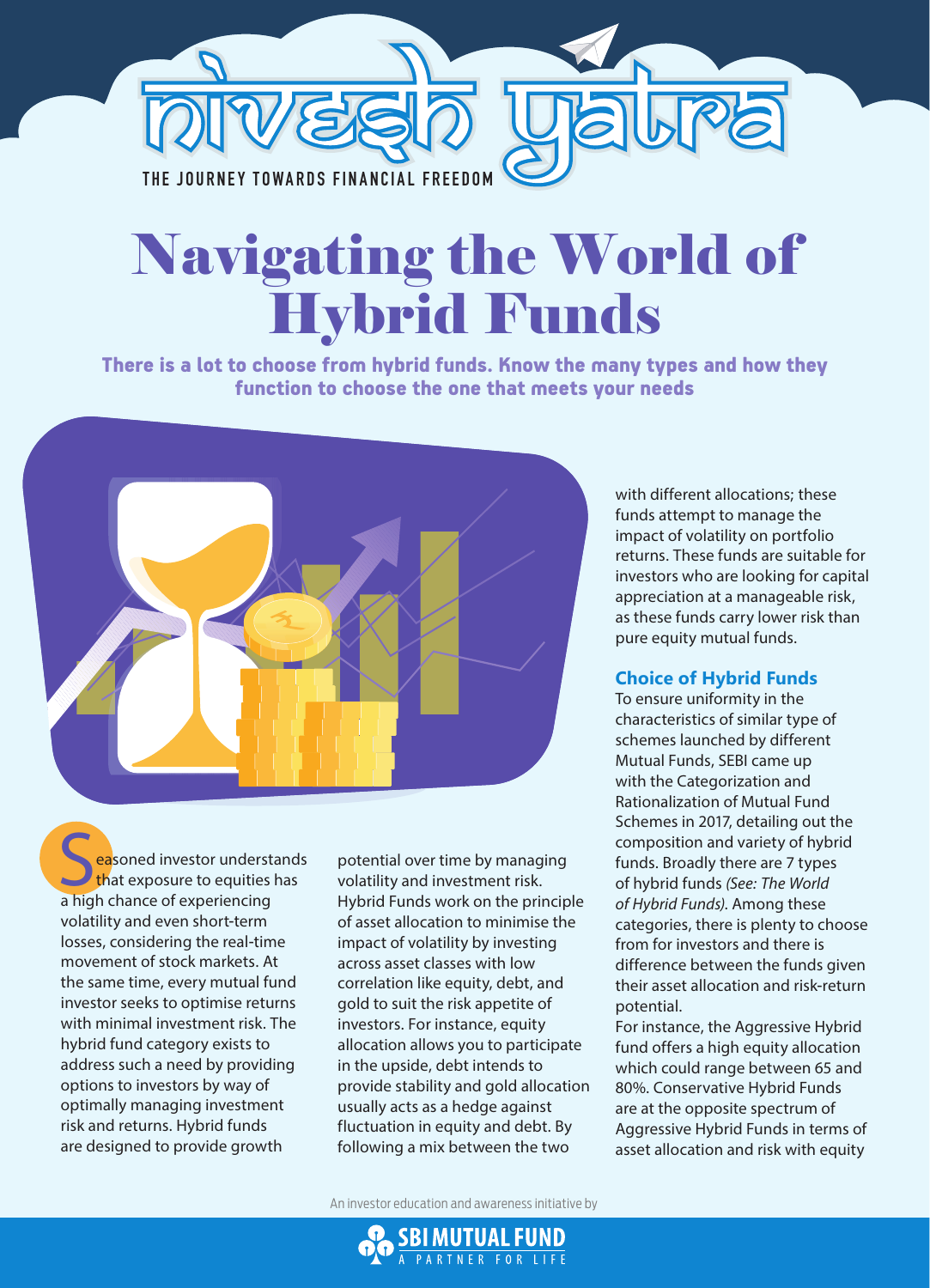allocation of 10-25% and 75-90% in debt instruments, hence less risky. The Balanced Hybrid and Equity Savings category have varying equity and debt allocation between the extreme ends seek to provide a moderate risk and growth prospect to investors.

### **Multi Asset Category**

Within the hybrid category, the multi-asset category offers a unique investment choice. Funds in this category invest a minimum of 10% of their portfolio in at least 3 asset classes (generally equity, debt and commodities like gold). They somewhat practise the philosophy of benefiting from the upside of one of the asset classes, while



**FUNDS**

managing the downside risk. A mix of assets allows such funds to view the big picture with the ability to capture opportunities and mitigate risk across different economic cycles and market environments.

| <b>THE WORLD OF HYBRID FUNDS</b>                                                       |                                                                                                                                                                                                                                                                                            |                                         |                                                                                          |  |
|----------------------------------------------------------------------------------------|--------------------------------------------------------------------------------------------------------------------------------------------------------------------------------------------------------------------------------------------------------------------------------------------|-----------------------------------------|------------------------------------------------------------------------------------------|--|
|                                                                                        | <b>Allocation</b>                                                                                                                                                                                                                                                                          | <b>Risk Range*</b>                      | <b>Taxation</b>                                                                          |  |
| <b>Conservative</b><br><b>Hybrids</b>                                                  | • Equity & Equity related instruments:<br>10%-25% of total assets<br>• Debt instruments: 75% - 90% of total<br>assets                                                                                                                                                                      | Moderate -<br><b>Moderately</b><br>High | As applicable to<br>debt funds                                                           |  |
| <b>Balanced</b><br><b>Hybrid</b>                                                       | • Equity & Equity related instruments:<br>40%-60% of total assets<br>• Debt instruments: 40% - 60% of total<br>assets<br>. No arbitrage permitted in the scheme"                                                                                                                           | <b>Moderately</b><br>High - High        | As applicable to<br>debt funds                                                           |  |
| <b>Aggressive</b><br><b>Hybrid</b>                                                     | • Equity & Equity related instruments:<br>65%-80% of total assets<br>• Debt instruments: 20% - 35% of total<br>assets in debt instruments                                                                                                                                                  | High                                    | As applicable to<br>equity funds                                                         |  |
| <b>Multi Asset</b><br><b>Allocation</b>                                                | • Funds that invest a minimum of 10% of<br>their portfolio in at least 3 asset classes<br>(equity, debt and commodities like gold)                                                                                                                                                         | High                                    | As applicable to<br>equity funds if<br>they maintain<br>65% or more<br>equity allocation |  |
| <b>Arbitrage</b>                                                                       | • Equity & Equity related instruments:<br>Minimum 65% of total assets following<br>an arbitrage strategy                                                                                                                                                                                   | Low                                     | As applicable to<br>equity funds if<br>they maintain<br>65% or more<br>equity allocation |  |
| <b>Equity</b><br><b>Savings</b>                                                        | • Equity & Equity related instruments:<br>65% of total assets<br>• Debt instruments: 10% of total assets<br>in debt instruments<br>Minimum hedged & unhedged to be<br>stated in the SID and Asset Allocation<br>under defensive considerations may<br>also be stated in the Offer Document | Moderate                                | As applicable to<br>equity funds                                                         |  |
| <b>Dynamic</b><br><b>Asset</b><br><b>Allocation</b><br>or Balanced<br><b>Advantage</b> | • Investment in equity/ debt that is<br>managed dynamically                                                                                                                                                                                                                                | <b>Moderately</b><br>High - High        | As applicable to<br>equity funds if<br>they maintain<br>65% or more<br>equity allocation |  |

Classification as per SEBI Categorization of Funds 2017; \*Check Riskometer of each specific scheme to choose the fund based on your risk profile.

An investor education and awareness initiative by



category of fund with its allocation to different classes, especially gold offers a solution to this problem.

For investors, these funds offer a tailor-made portfolio to invest in to suit their investment objective and returns potential. Moreover,

#### **Arbitrage funds**

This type of hybrid fund generates return by using the strategy of simultaneously buying and selling of securities in different markets to take advantage of different prices. The advantage of following such a strategy is that there is minimal stock market risk when investing with such a strategy because the buying and selling price of a stock is known to the fund manager. The arbitrage strategy is used by evaluating the price difference in the price of a security in the spot and the futures market. If the price is higher in the spot market, the fund manager buys the security in the futures market. At the same time, the fund manager will sell the same quantity of the security in the spot market. The difference between the prices of the security in both the markets is the gain, excluding other costs. The arbitrage strategy minimises investment risk, thereby providing investors in such funds the upside of equity investments at a lower risk.

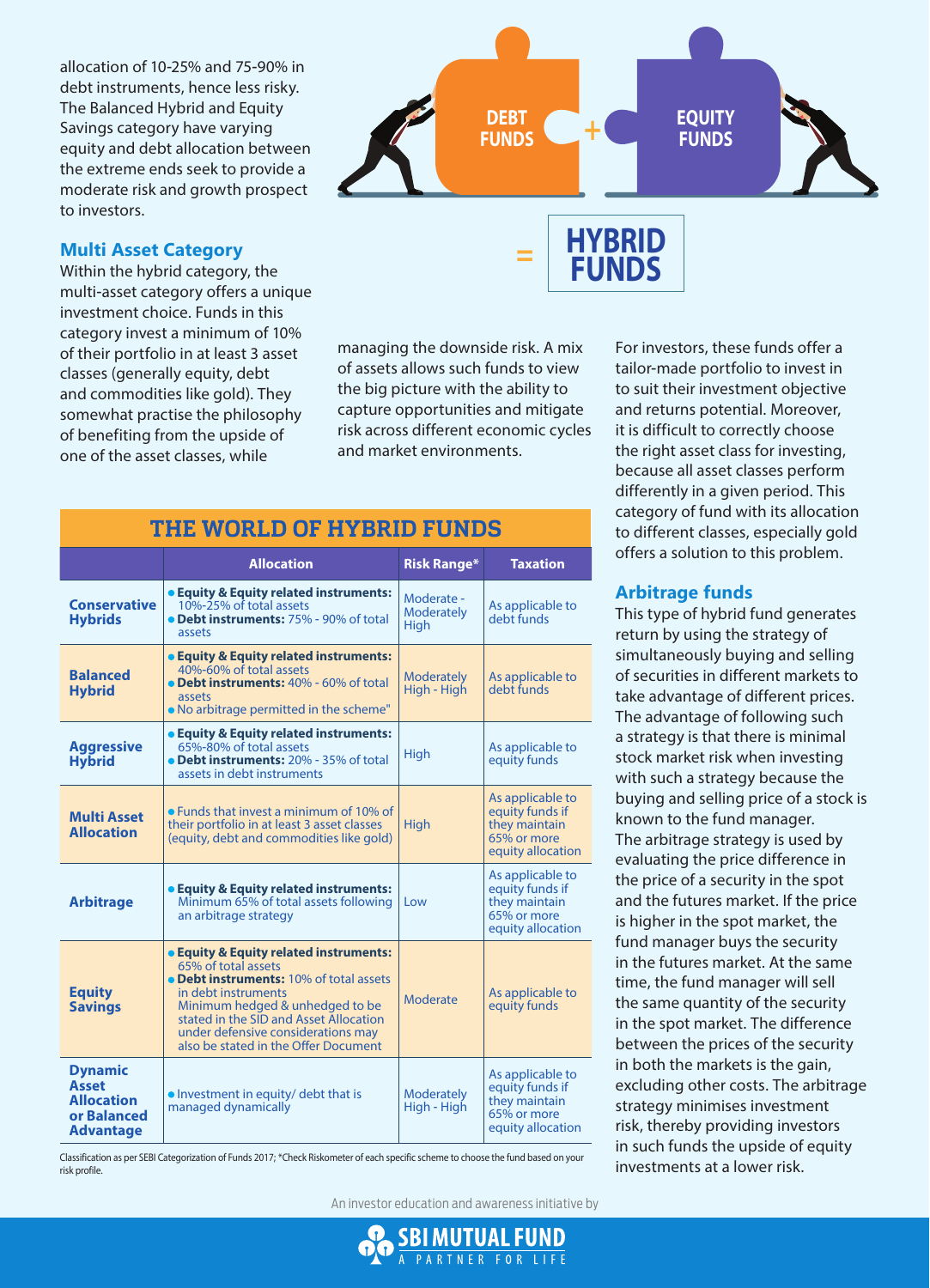The 'Theory of Loss Aversion' by Daniel Kahneman and Amos Tversky, expresses investor concerns very nicely. The pain of losing is psychologically about twice as powerful as the pleasure of gaining. After all, no one wants to lose money when investing. Dynamic asset allocation fund is a type of hybrid fund which has used this investor concern to its advantage in building an investment approach. Investors who wish to see lower volatility in the long run may choose to invest in dynamic asset allocation funds *(See: Understanding Dynamic Asset Allocation Funds)*.

## **Tax implications**

That hybrid funds could be equityoriented or debt-oriented; the way they are taxed depends on their type. A fund that has a minimum of 65% in equity or equity-oriented securities is deemed as an equityoriented fund for the benefit of computing tax. All other schemes are deemed as debt-oriented funds and taxed accordingly *(See: Taxation of Mutual Fund Schemes)*. Arbitrage funds and even some of the multi-

## **TAXATION OF MUTUAL FUND SCHEMES**

|                                           | <b>Debt oriented schemes</b>                                                                             | Equity-oriented<br>schemes*                                                                               |  |
|-------------------------------------------|----------------------------------------------------------------------------------------------------------|-----------------------------------------------------------------------------------------------------------|--|
| <b>Short Term Capital Gains</b><br>(STCG) | Slab Rate                                                                                                | 15%                                                                                                       |  |
| <b>Holding period for STCG</b>            | 36 months or less                                                                                        | 12 months or less                                                                                         |  |
| <b>Long Term Capital Gains</b><br>(LTCG)  | 20% after indexation                                                                                     | 10%                                                                                                       |  |
| <b>Holding period for LTCG</b>            | More than 36 months                                                                                      | More than 12 months                                                                                       |  |
| <b>Dividend taxation</b>                  | Dividend is taxable in the<br>hands of Investor and TDS<br>will deducted if dividend<br>exceeds Rs 5,000 | Dividend is taxable in the<br>hands of Investor and TDS will<br>deducted if dividend exceeds<br>Rs 5,000. |  |

\* Long-Term Capital Gains from sale of equity shares and equity-oriented mutual funds are taxed at 10% (without the benefit of indexation) if an individual's total capital gains exceed Rs. 1 lakh in a financial year.

**Dynamic Asset Allocation Fund is for those who do not want to stick to a fixed asset allocation but want to move based on market changes without taking the calls themselves**

## category benefit from their equity classification when taxation is applicable. Do check on how the hybrid fund

asset funds within the hybrid fund

you invest will be treated for taxation on gains and plan your investment in them accordingly. However, the choice of fund should not be driven only on taxation; it should be based on your need and the fund's suitability to your financial goal and risk profile.

## **Who Should Invest in Hybrid Funds?**

Hybrid Funds are gaining acceptance among all types of investors as indicated in the data on assets inflow into this category in recent years. These funds are suitable to all investors as the choice of funds ranges from low risk to high risk category. Investors seeking growth or income could also consider investments in these funds, as these funds invest within a range in equities.

Hybrid funds are mostly suitable for first-time investors, limiting their exposure to equity and providing adequate security against fluctuating stock markets. Investments in such funds also allow them to learn the behaviour of the equity market while limiting their risk exposure. One has the

## Advantage with Hybrid Funds

All types of mutual funds have advantages to invest; however, hybrid funds<br>A as a category provide you with a good combination of asset classes such as equity, debt and commodities. Let us explore some of these benefits.

**Defined asset allocation mix:** You get to invest in at least two different asset classes in a stated allocation of equity and debt.

**Diversification:** Investing in equity and debt is natural for hybrid mutual fund, however, a fund manager has the flexibility to further allocate a portion of the equity to small-cap, mid-cap, and large-cap stocks to bring in more diversification and lower the risk. Likewise, the allocation to debt could be across a variety of permitted debt instruments.

**Dynamic management:** Hybrid fund managers have the flexibility to move investments across asset classes as stated in the mandate of the fund that they manage – they actively rebalance portfolios, which is desired for optimal performance of the fund.

**Suitable to risk appetite:** Whatever your investment risk profile, there is a chance for a hybrid mutual fund to meet your risk profile. For instance, equity would suit a risk taker, while a conservative fund would suit someone wishing for low risk.

An investor education and awareness initiative by